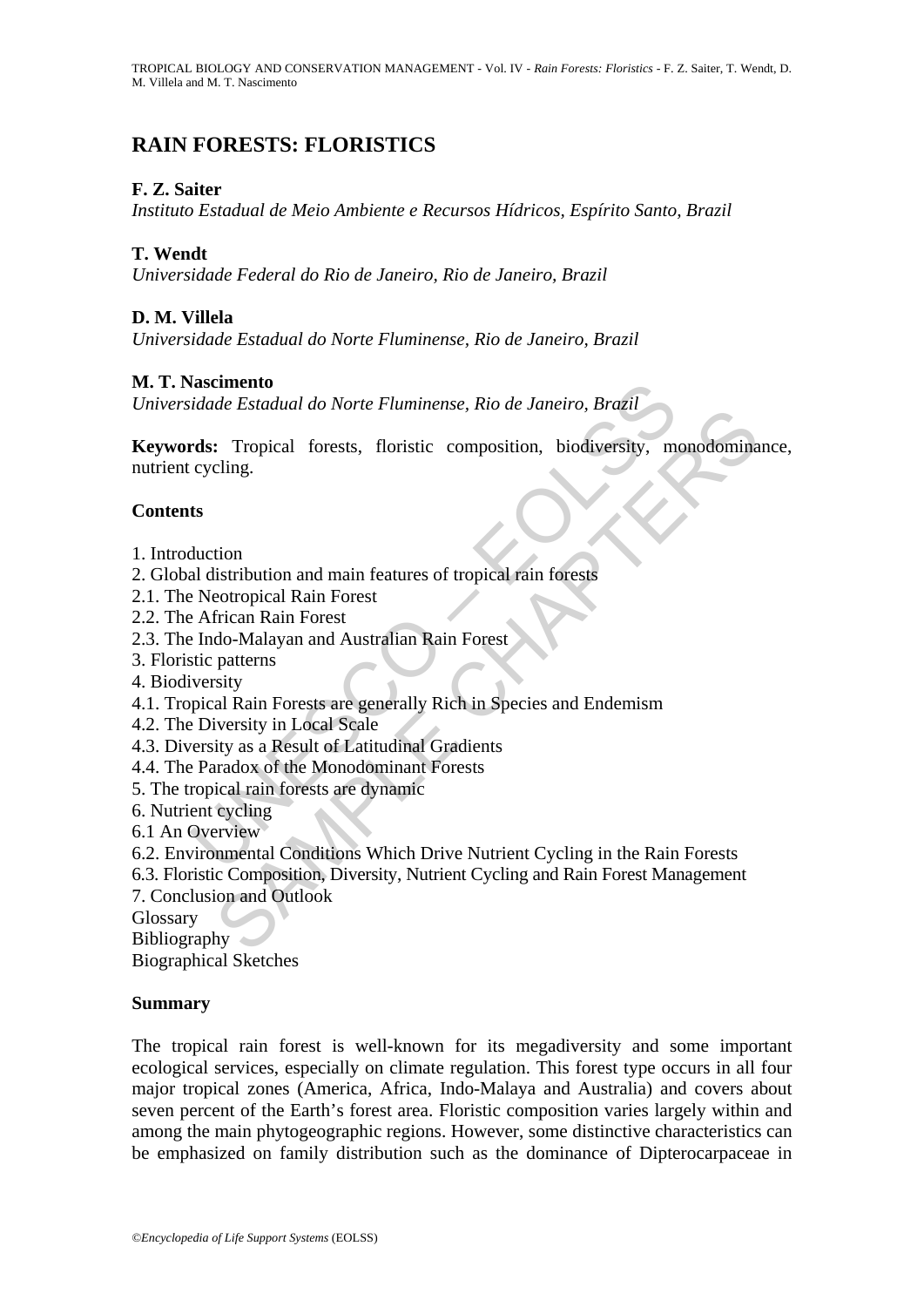western Malaysia and species richness of Lecythidaceae in America. In general, tropical forests show higher species richness when disturbance is at an intermediate intensity or frequency. On the other hand, monodominant forests can occur when small but frequent disturbances take place or after long periods without any relevant disturbance. Early studies associated low species diversity with low soil nutrient availability, but there is still controversy in this respect. However, chemical fertility and soil moisture are among the factors which have been considered important determinants of species richness in tropical forests. Although tropical forest provides important services to natural systems and humankind, it still suffers severe deforestation in most tropical countries.

## **1. Introduction**

cover ~ 42 million km<sup>2</sup> of the Earth's land surface, which only a<br>in tropical regions. However, tropical forests, and especially the<br>are extremely important for regulation of global weather and<br>existence as highlighted b Forests cover  $\sim$  42 million km<sup>2</sup> of the Earth's land surface, which only about 7 percent are within tropical regions. However, tropical forests, and especially the tropical rain forests, are extremely important for regulation of global weather and, therefore, of human existence as highlighted by the United Nations Framework Convention on Climate Change and the Convention on Biological Diversity. Estimates are that more than 50% of all the Earth species live in tropical rain forests. Thus, they are a natural reservoir of **genetic diversity** that offers a myriad of useful forest products. Despite their obvious importance, every year thousands of hectares are destroyed worldwide. Most of the world's remaining tropical rain forests are located in developing nations and financial return on timber and farming is crucial for human survival in many such nations.

tropical regions. However, tropical forests, and espectally the tropical extremely important for regulation of global weather and, therefore as stightlighted by the United Nations Framework Convention anarge and the Conven Tropical rain forests across the world are very diverse, but share several basic characteristics. They are limited between the Tropic of Capricorn and Tropic of Cancer and, because of the high solar energy in this region, tropical rain forests are usually warm year round with temperatures about 22-34° C. However, forests at higher elevations can be significantly cooler. Temperature may fluctuate slightly during the year, which in equatorial forests is almost imperceptible. As tropical rain forests lie in the intertropical convergence zone, they are subjected to heavy rainfalls: at least 2,000 mm of rain, and in some areas more than 10,290 mm per year. In equatorial regions, some forests do not show precise "wet" or "dry" seasons, although many forests do have seasonal rains. Even dry periods are usually not long enough to completely dry out leaf litter. The usually constant cloud cover is enough to keep the air moist and prevent plant desiccation.

A **primary or mature tropical forest** often has several layers and three tree strata. The top layer or upper storey (overstory) is formed by emergent trees that consist of scattered tall trees that have most of their foliage fully above a closed canopy layer formed by the crowns of other trees. The middle storey, or canopy, is the stratum where most of the flowering and fruiting of the trees take place. A third layer (lower storey or understory) is formed by smaller trees whose crowns do not meet. Immediately underneath this stratum one finds the shrubby layer, formed by woody and herbaceous shrubs, and the ground layer (or forest floor), which is the darkest layer where scattered herbaceous plants and **seedlings** of tree species are found.

#### **2. Global Distribution and Main Features of Tropical Rain Forests**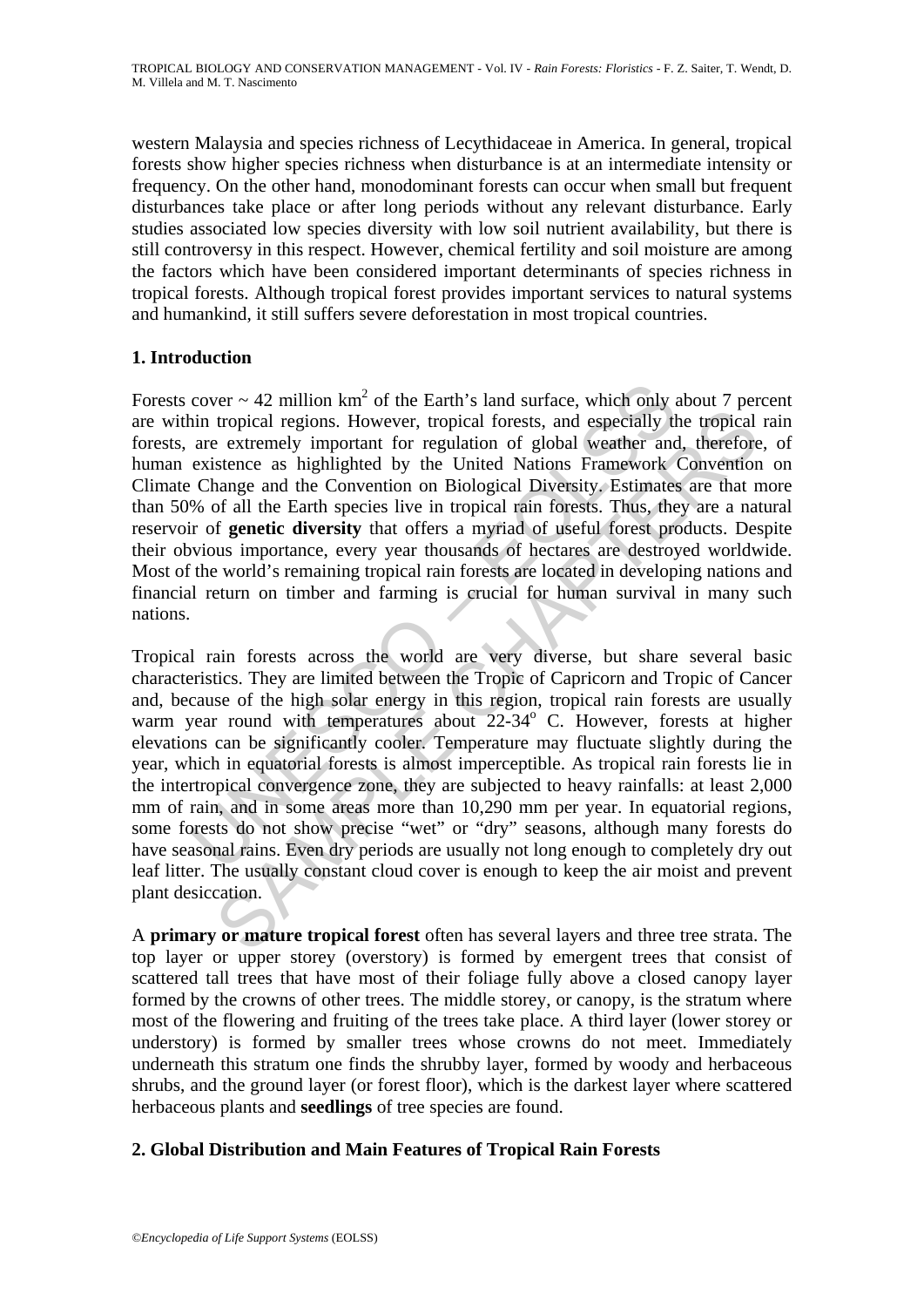The global distribution of tropical rain forests can be broken up into four biogeographic realms: the Neotropics (northern South America and Central America), the Afrotropics (equatorial Africa), the Indo-Malayan (parts of the Indian subcontinent and Southeast Asia, and tropical islands of the Pacific Ocean), and the Australasian (eastern Indonesia, New Guinea, northern and eastern Australia). Formerly the Australasian rain forest has been considered an extension of the Indo-Malayan, and for the purpose of comparison done in this present chapter we will treat both together.

#### **2.1. The Neotropical Rain Forest**

There are three major blocks of rain forest in **Neotropical** realms: the largest one is located in the Amazon River Basin in South America, a second one along the Brazilian coastline, the so-called Atlantic Forest, and a third block covers the Andes on the Pacific coast extending through to Central America. The Neotropical rain forest is consistently more species rich than the African, Indo-Malayan and Australian rain forest.

re three major blocks of rain forest in **Neotropical** realms: the<br>in the Amazon River Basin in South America, a second one alone, the so-called Atlantic Forest, and a third block covers the<br>coast extending through to Centr the Amazon River Basin in South America, a second one along the Brazi<br>the Amazon River Basin in South America, a second one along the Braz<br>the so-called Atlantic Forest, and a third block covers the Andes on<br>state extendin The rain forest in the Amazon Basin is known as the Amazon Forest. It occupies seven million square kilometers which represent over half of the Earth's remaining rain forests. As the largest area of tropical rain forest, the Amazon Forest has unparalleled biodiversity. It is located within nine nations: Brazil (with major total area, 60%), Colombia, Peru, Venezuela, Ecuador, Bolivia, Guyana, Suriname, and French Guiana. Due to its vast extent area, several different vegetation types might be distinguished, which are often related to the flooding pulses of the main rivers at the Amazon basin. The Amazon River is the largest river in terms of discharge and the second longest river in the world after the Nile. Unfortunately, currently the Amazon Forest suffers the highest rate of deforestation associated with land use change especially for agriculture expansion (pasture and soybean), commercial logging and settlements. Deforestation is likely to be the main factor implying in biodiversity loss. There are also concerns about the releases of the carbon contained within the vegetation, which contributes to global warming.

The Amazon Forest has an extensive border with the *cerrado* (savanna woodland) and *caatinga* (dry deciduous forest) vegetation types in Brazil, which separates it from the Atlantic Forest. The Atlantic Forest originally extends along much of the Brazilian coast, forming a narrow strip between the ocean and the Brazilian drylands (*cerrado*, *caatinga*). While the Amazon Forest lies at more or less the same latitude and altitude, the Atlantic Forest spreads dramatically from the coast up into the mountains, and throughout several latitudinal zones, which confers great variation in temperature and precipitation rates. Thus, under the "Atlantic Forest" label many forest types can be found (e.g. evergreen forest, semi-deciduous forest, montane forest), The mangrove forests found in estuaries, bays and lagoons, and the xeromorphic coastal sandy plain vegetation, locally called *restingas*, are ecosystems associated to the Atlantic Forest. However, less than 10 percent of the Atlantic Forest remains intact.

The third block of tropical rain forest is found in western Andes, in very humid regions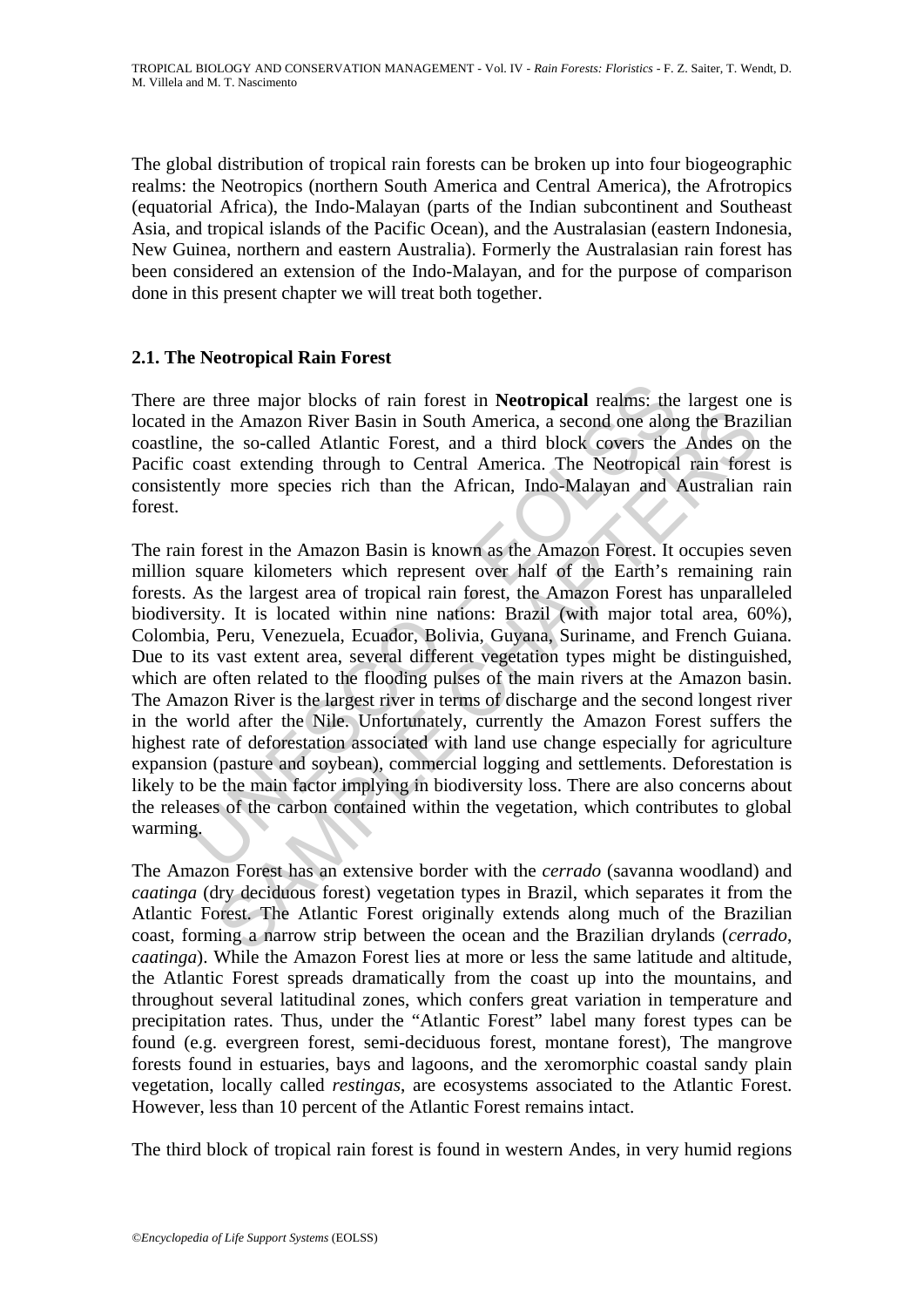of Ecuador and Colombia, until the latitudinal limit of 19º North, in Vera Cruz, south of Mexico. Large areas of deforestation are found in the lower foothills of the Andes, especially in Peruvian and Ecuadorian lands. However, from Panama northwards these humid forests present discontinuities due to the existence of seasonal forests at the Pacific coast. Central America and Caribbean islands suffered the highest percentage of loss of forest of any tropical region over the last century, with the forest remnants being highly fragmented and persisting only in areas which are inaccessible or are legally protected as conservation units (parks and reserves).

#### **2.2. The African Rain Forest**

African continent there are two important tropical rain forests: the the Madagascar Rain forest. At Central Africa, more specifical sin, is located the Congo Rain forest. It is the second-largest den surpassed only by the the Madagascar Rain forest. At Central Africa, more specifically at the Co. is located the Congo Rain forest. It is the second-largest dense tropical passed only by the Amazon Forest, comprising ca. 2 million km<sup>2</sup> massed In the African continent there are two important tropical rain forests: the Congo Rain forest and the Madagascar Rain forest. At Central Africa, more specifically at the Congo river basin, is located the Congo Rain forest. It is the second-largest dense tropical rain forest, surpassed only by the Amazon Forest, comprising ca. 2 million km<sup>2</sup> that represents 70% of the African forest cover. The Congo River is the second largest in volume, and its river basin expands over six nations: Cameroon, Central African Republic, Republic of Congo, Democratic Republic of Congo, Equatorial Guinea and Gabon.

Because of its large size, Congo Rain forest serves as a vast carbon sink of global importance. The forest also regulates regional and local weather patterns, and ensures the cycling of water critical for a large area of Africa. It provides a critically important resource which supports livelihood and well-being of tens of millions of people both in Africa and beyond. This forest type is still well-preserved, accounting for less than 6% of the total loss of humid forest cover in the world. However, deforestation is a severe problem in parts of the continent.

Another important rain forest is located in the Madagascar that lies off the coast of southeastern Africa. It has long been famous for its unique and diverse species of wildlife, especially lemurs, which are small primates found nowhere else on the planet. Madagascar is home to some of the richest moist forests on Earth. Well over half of Madagascar's species are found in these forests which lie on the east coast of the island. However, eastern forests of Madagascar have been threatened by deforestation owing to slash-and-burn agriculture, logging and mining.

#### **2.3. The Indo-Malayan and Australian Rain Forest**

The Asian region holds 60% of the world's population, and centuries of tremendous population pressure has significantly reduced forest surface. Actually, major threats to Asian Rain forests are the paper industry, intensive exploitation for timber and expansion of palm oil plantations.

The scattered fragments of tropical rain forest in Asia are located in the Indo-Malayan Peninsula. The Indo-Malayan Peninsula is the world's largest archipelago located between mainland Southeastern Asia (Indochina) and Australia, lying between the Indian and Pacific Oceans. It comprises around 20,000 islands, with about 6,000 of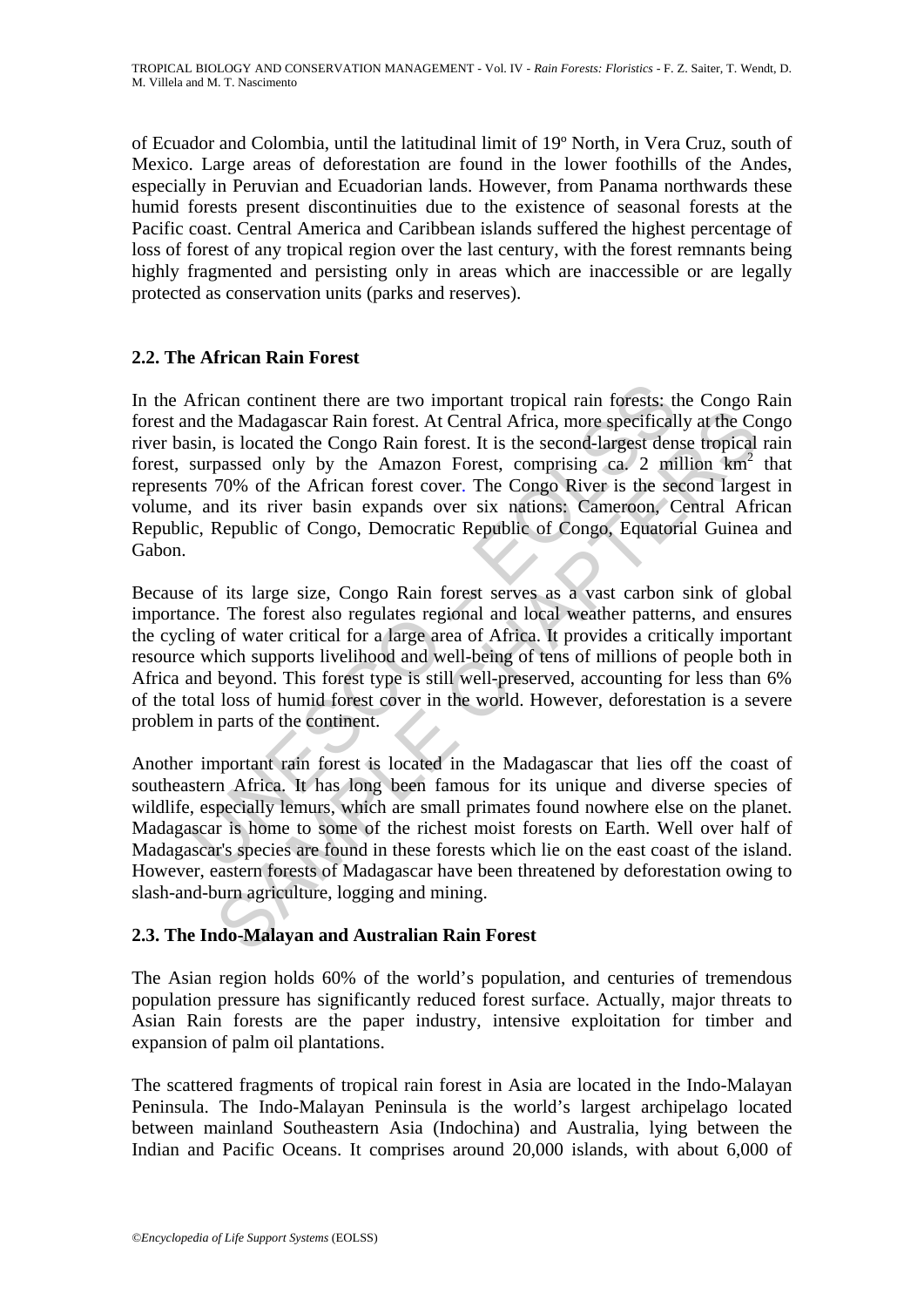those inhabited. The biggest islands are New Guinea, Borneo and Sumatra. Some of the Malay islands are administratively shared by more than one nation. The Republic of Indonesia comprises the majority of those islands (17,508).

Southeast Asia's tropical rain forests are some of the oldest on Earth, and some presentday forests may have existed over 100 million years ago. Geologically, the archipelago (chain or cluster of islands) is one of the most active volcanic regions in the world. Tectonic uplifts in the region have also produced some impressive mountains, as the Mount Kinabalu (4,101 m) in northern Borneo. During the **ice ages**, when sea level lowered, some islands were connected to the Asian mainland. Therefore, today these islands have in common with the continent a great quantity of species of flora and fauna. Geographers believe that New Guinea Island may once have been part of the Australian continent, although New Guinea's flora has more affinities with Asia, and its fauna with Australia. Today, Australia has small areas of tropical rain forest in the extreme northeastern part of the continent near the coast.

#### **3. Floristic Patterns**

Regarding the species composition of the tropical flora, three patterns are recognized for the families of angiosperms:

- Large families generally have **pantropical** distribution.
- Few families are entirely restricted to any of the three major blocks of tropical rain forest.
- **Families that are entirely restricted to any of the three blocks have few general** and species.



Figure 1. Bromeliaceae are generally herbaceous plants, with leaves often lanceolate, and spirally arranged, forming a water reservoir tank among leaf sheaths. The Atlantic rainforest in Brazilian southeast is one of the main centers of diversity and shows a high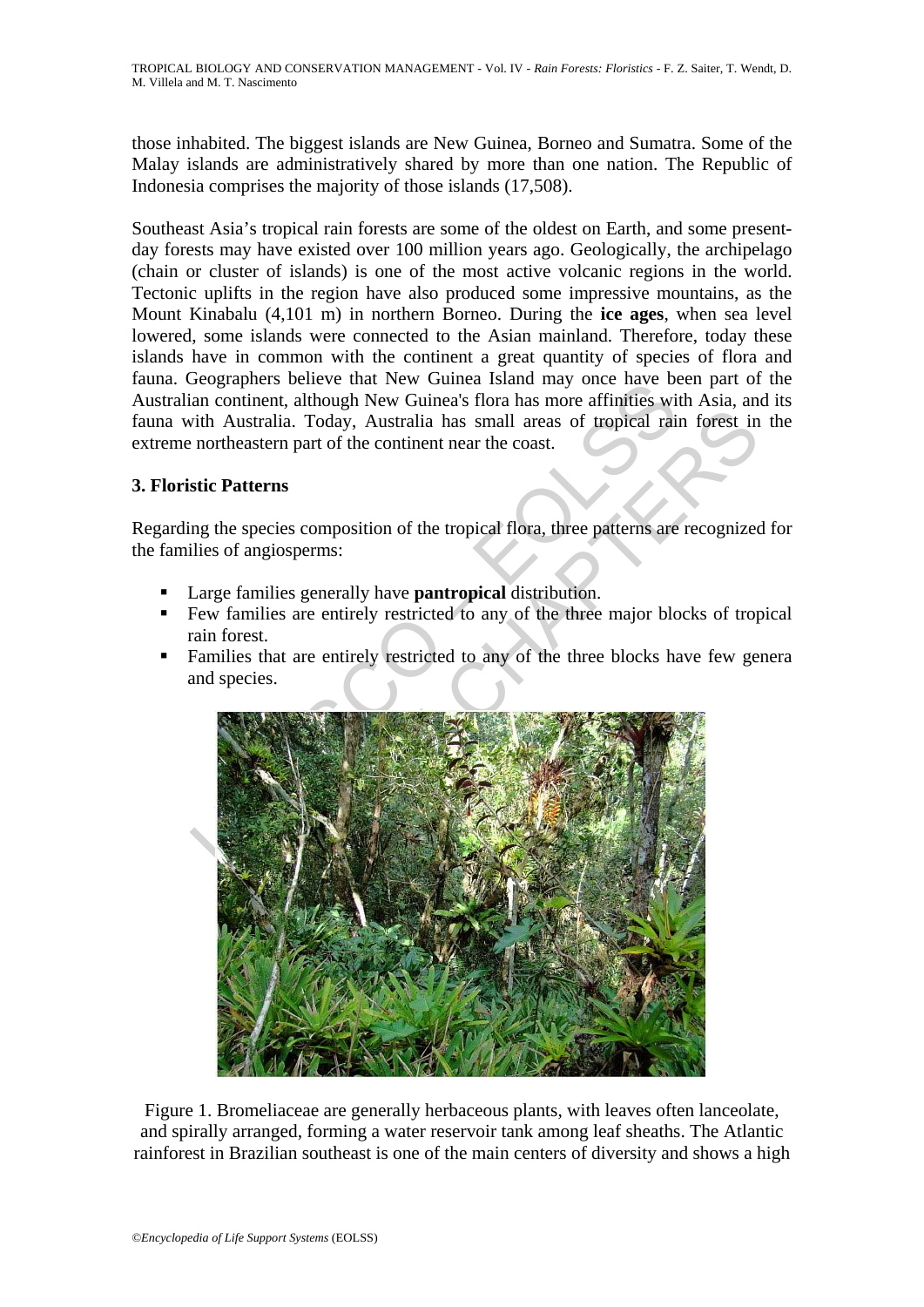degree of endemism. The family has a remarkable importance in the vegetation physiognomy, contributing to structural complexity of the environment which is directly reflected on richness and diversity of associate fauna and flora.

These patterns appear to be related to major biogeographic events during Earth's geological history. Families of Angiosperms that could have been differentiated in the tropics - after the separation of continental masses corresponding to South America, Africa, India and Australia, about 100 million years ago - generally have few genera and species, probably because there was not enough time for greater diversification. Such families are also restricted to certain realms due to geographical barriers that prevent dispersion. Examples of small families that have exclusivity for certain flora are Cyrillaceae (endemic to the Americas), Sarcolaenaceae (endemic to Madagascar) and Peridiscaceae (endemic to Amazon Basin). Vochysiaceae is also a small family represented by only 6 genera and predominantly distributed in the Americas, with only one African species. However, there are large families, such as Bromeliaceae (Figure 1), composed by 56 genera and about 3,000 species, which is exclusively American, except for one species *Pitcairnia feliciana* (A. Chev.) Harms & Mildbr. that occurs in the Gulf of Guinea, West Africa.

Exerce (endemic to the Americas), sationalacted (endemic to Maximidate (endemic to Amazon Basin). Vochysiaceae is also a<br>tacteae (endemic to Amazon Basin). Vochysiaceae is also a<br>tied by only 6 genera and about 3,000 speci In the subsect of the subsection of the Subsection<br>Anomage and Divid Subsection and predominantly distributed in the Americas, with a<br>species. However, there are large families, such as Bromeliaceae (Figure<br>by 56 genera a Other families went through some evolutionary stability in the continent, suffering only diversification into the lower taxonomic categories. Currently, some of them may be considered as large families because they have many genera and species, which may be a unique feature of the taxon, or the result of the diversification that followed the **continental drift**. Some of the largest families of angiosperms more common in tropical forests are listed in Table 1. Among these, Araceae, Annonaceae, Euphorbiaceae, Moraceae, Myrtaceae and Rubiaceae are examples of families well represented throughout the tropical region. Other families, even with pantropical distribution, have variation in their abundances. Fabaceae (mainly Caesalpinoideae) and Passifloraceae are more important in America and in Africa than in Asia. Lecythidaceae is much larger in the New than in the Old World, especially in Amazon and Orinoco Basin, both in South America, where there are 105 species of 11 genera. This same pattern is shared by Chrysobalanaceae.

| <b>Dicots</b>    |                 |                |
|------------------|-----------------|----------------|
| Acanthaceae      | Euphorbiaceae   | Nyctaginaceae  |
| Anacardiaceae    | Fabaceae        | Passifloraceae |
| Annonaceae       | Gesneriaceae    | Piperaceae     |
| Apocynaceae      | Lauraceae       | Rubiaceae      |
| Araliaceae       | Lecythidaceae   | Rutaceae       |
| Asteraceae       | Malpighiceae    | Salicaceae     |
| Bignoniaceae     | Malvaceae       | Sapindaceae    |
| Boraginaceae     | Melastomataceae | Sapotaceae     |
| Celastraceae     | Meliaceae       | Solanaceae     |
| Chrysobalanaceae | Moraceae        | Tiliaceae      |
| Combretaceae     | Myrsinaceae     | Urticaceae     |
| Convolvulaceae   | Myrtaceae       | Verbenaceae    |
|                  | <b>Monocots</b> |                |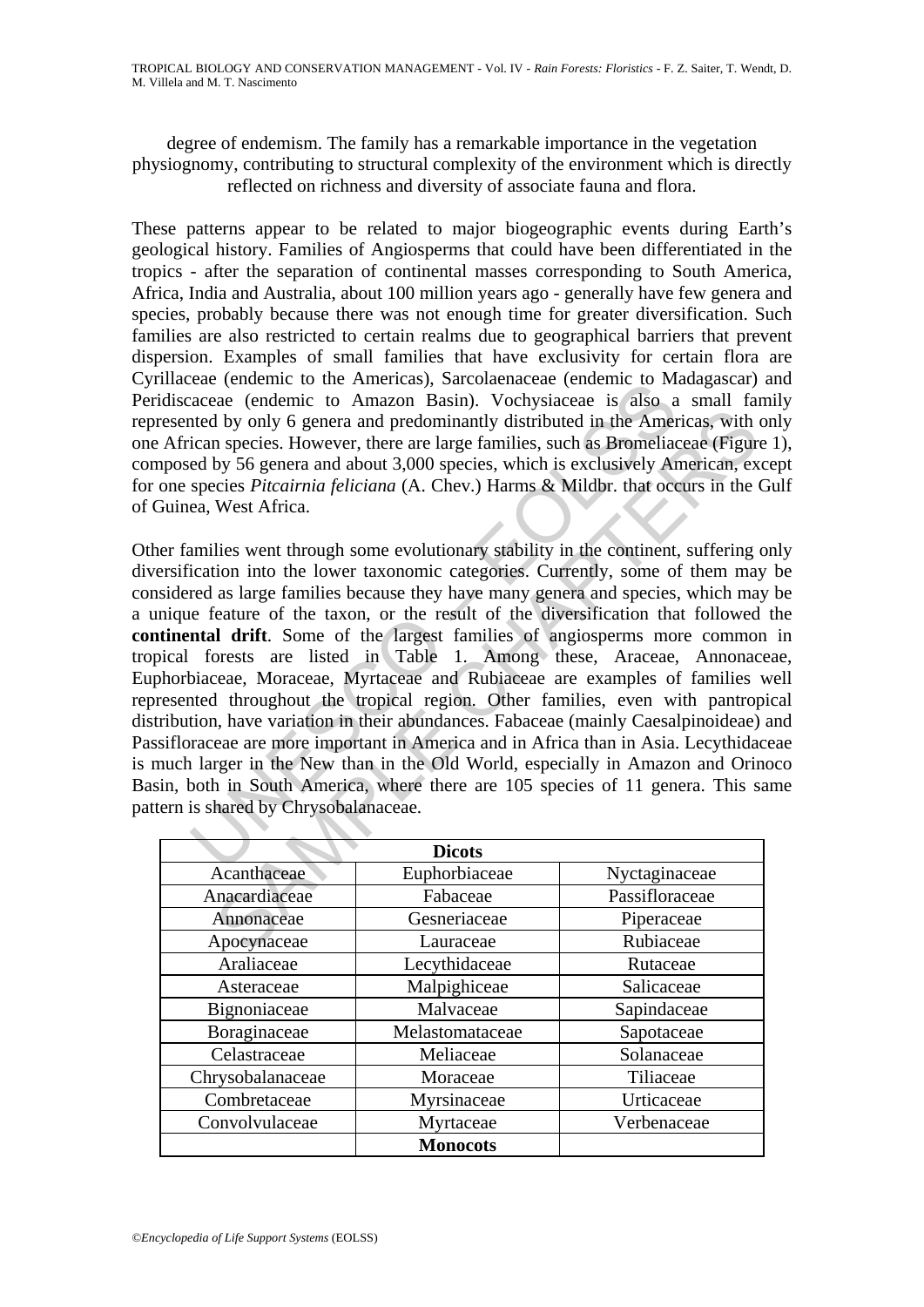| Araceae   | <i>v</i> peraceae | Liliaceae          |
|-----------|-------------------|--------------------|
| Arecaceae | Dioscoriaceae     | <b>Orchidaceae</b> |

Table 1. Largest Angiosperms families in tropical rain forests.

Dipterocarpaceae, which is a large and dominant family of the flora of Southeast Asia is absent in Australia, while in Africa it is represented only by two genera (*Monotes* and *Marquesia*) and by the monotypic genera *Pakaraimaea* (from Guayana) and *Pseudomonotes* (from Colombia) in the Neotropics.

The Gymnosperms, unimportant group in tropical forests, are represented mainly by the families Araucariacae and Podocarpaceae. Nowadays, the Araucariaceae is constituted by the genera *Araucaria* Juss. (Figure 2) that is confined to the southern hemisphere, with species in New Caledonia, New Guinea, Malaysia, Philippines, South America, and Northeast Queensland, Australia. On the other hand, the Podocarpaceae family is represented by 17 genera and about 125 species that are mainly distributed in the subtropical mountains of the Southern Hemisphere. However, most members of this family are represented by the genus *Podocarpus* (widely distributed), but the genus *Sundacarpus*, with only one species, *Sundacarpus amarus* (Blume) C.N. Page, is native of Indonesian islands (Sulawesi, Timor, Sumbawa, Java, Sumatra, and Sabah province on the island of Borneo), Philippines (Mindanao and Luzon), New Guinea and parts of Australia (including northeastern coastal Queensland) and Malaysia.



Figure 2. In the tropics, Gymnosperms are less representative, but in the mountainous areas of southern Atlantic Brazil and extends into northeastern Argentina, we can find the endangered Brazilian Araucaria (*Araucaria angustifolia*). Forest with *Araucaria angustifolia* are easily set apart from other portions of the Brazilian Atlantic forest. However apparent homogeneity, Araucaria forests represent an extraordinary mosaic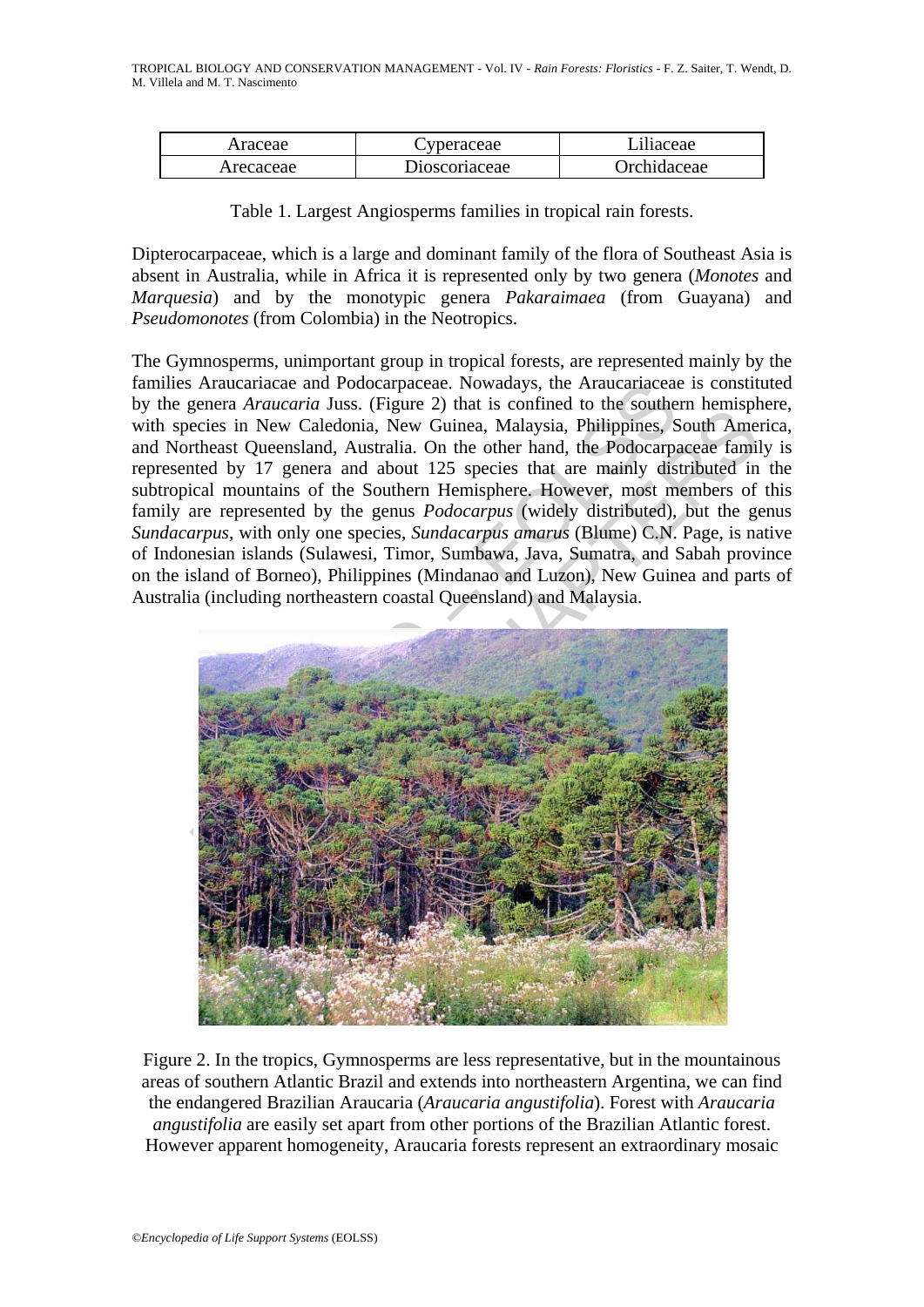combining species from a relict coniferous forest (including several Andean genera) with Atlantic forest species. In this mosaic, several endemic species are found.

Tropical rain forest largely varies as regards to **phytophysiognomies** due to differences of altitude (lowland, lower montane, upper montane and cloud montane), annual precipitation, soil types and the degree of continentality. Following these changes, the flora also varies to a greater or lesser degree between forest formations, and the differences in species and genera are the most striking.

For example, in the lowland Atlantic coastal forest of northeastern Brazil between south Bahia state and neighboring northern Espírito Santo state, corresponding to an area of ca 72,000 km², the family Lauraceae is not very conspicuous (there are just over 50 species throughout the region). On the other hand, in only 1 ha of upper montane forest (ca 800 m high) in Santa Lucia Biological Station, in southern Espírito Santo state, 46 tree species of Lauraceae can be found, indicating its preference to montane environments.

Example Landaceae is not very consistence is lost to the activity of the energion. On the other hand, in only 1 ha of upper montaneo in the Amazon basin is a continue of Lauraceae can be found, indicating its preference to Santa Lucia Biological Station, in southern Espírito Santo state, 46<br>Lauraceae can be found, indicating its preference to montane environment<br>altancaeae can be found, indicating its preference to montane environment<br>n, alt In addition, although the forest in the Amazon basin is a continuous block, the abundance of elements of given botanical families of woody plant species varies from area to area. For instance, Fabaceae and Moraceae are the most important families in the Ecuadorian Amazon, while Moraceae and Myristicaceae are predominant in the Bolivian Amazon, and Lecythidaceae and Moraceae are well represented in Central Amazon forest. On the other hand, comparisons between the elements of the woody flora of the Amazon Forest and the Atlantic Forest reveal that many individual species co-occur in both floristic domains. This can be explained, at least in part, by the migration of these species across the **dendritic drainage** of **gallery forests** that establishes connection between these two blocks of rain forests.

- - -

> TO ACCESS ALL THE **26 PAGES** OF THIS CHAPTER, Visit: http://www.eolss.net/Eolss-sampleAllChapter.aspx

#### **Bibliography**

Connell, J. H and Lowman, M. D. (1989). Low-diversity tropical rain forests: some possible mechanisms for their existence. *American Naturalist* 134: 88-119. [This work provides a general view on the mechanisms for monodominance in tropical forests.]

Hart, T. B.; Hart, J. A. and Murphy, P. G. (1989). Monodominant and species-rich forests of the humid tropics: causes for their co-occurrence. *American Naturalist* 133: 613-633. [This paper highlights the importance of disturbance and the life history traits for the occurrence of monodominant tropical forests.]

Jordan. C. F. (1985). *Nutrient Cycling in Tropical Forest Ecosystems: Principles and their application in management and conservation*. John Willey & Sons, New York, USA. 190p. [This is one of the first book that discuss the factors related to productivity and cycling of nutrients on tropical forest ecosystems and the implications of different management systems on those process.]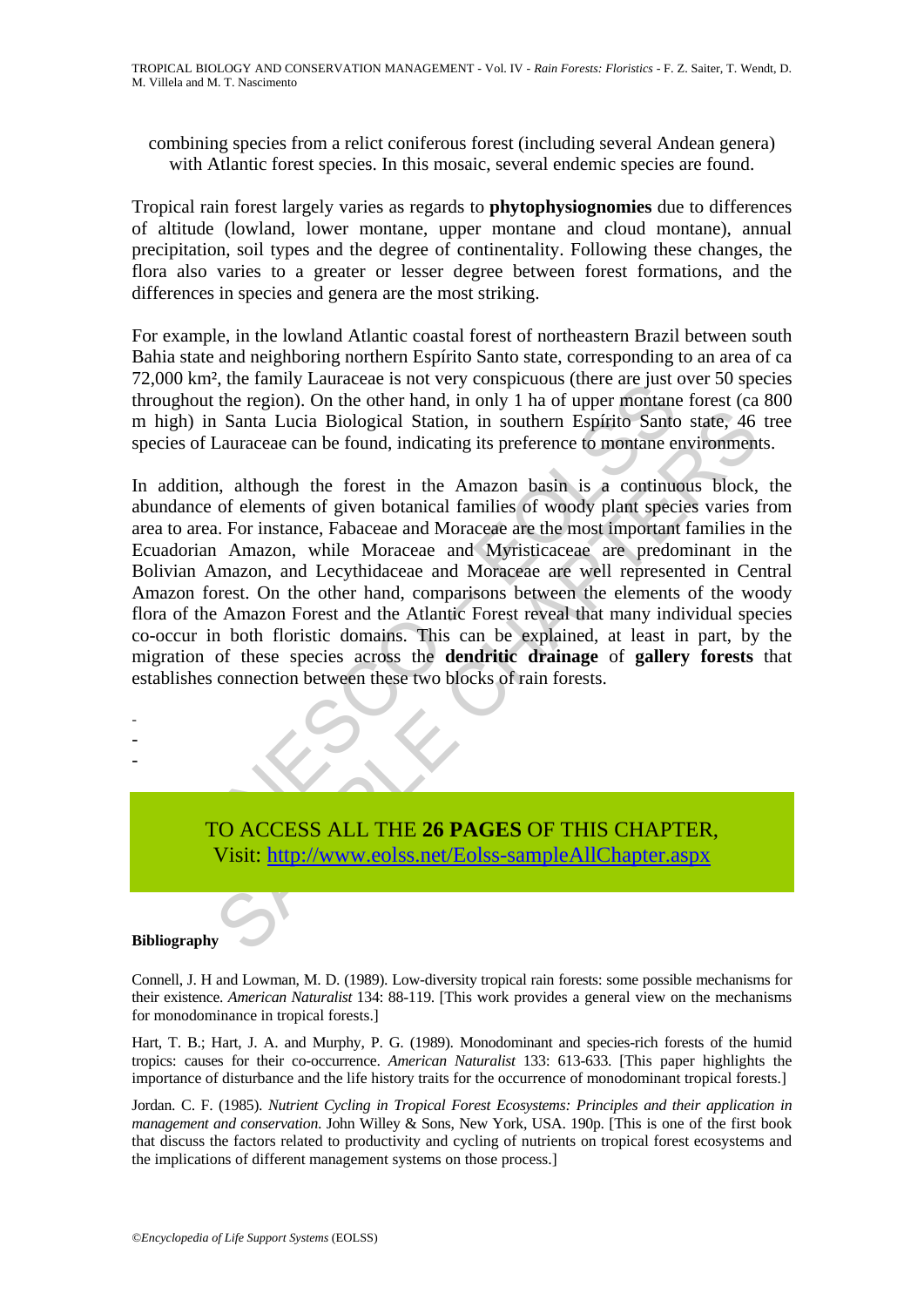TROPICAL BIOLOGY AND CONSERVATION MANAGEMENT - Vol. IV - *Rain Forests: Floristics* - F. Z. Saiter, T. Wendt, D. M. Villela and M. T. Nascimento

Kreft, H. and Jetz, W. (2007). Global patterns and determinants of vascular plant diversity. *PNAS* 104: 5925-5930. [This recent paper discusses the distribution patterns of diversity of the vascular plants around the world.]

Leigh Jr., E. G.; Davidar, P.; Dick, C. W.; *et al.* (2004). Why Do Some Tropical Forests Have So Many Species of Trees? *Biotropica* 36: 447-473. [This is an excellent review about tree diversity in the tropics.]

Mittermeier, R. A.; Gil, P. R.; Hoffmann, M.; *et al.* (2004). *Hotspots revisited: earth's biologically richest and most endangered terrestrial ecoregions*. Cemex, Washington, DC. [This book identifies 34 regions worldwide presents where 75 percent of the planet's most threatened mammals, birds, and amphibians survive within habitat covering just 2.3 percent of the Earth's surface.]

Nascimento, M. T.; Proctor, J. and Villela, D. M. (1997). Forest structure, floristic composition and soils of an Amazonian monodominant forest on Maracá Island, Roraima, Brazil. *Edinburgh Journal of Botany* 54: 1-38. [In this paper the authors describe the only monodominant forest that has been reported for the Amazon Basin.]

Osborne, P. L. (2000). *Tropical Ecosystems and Ecological Concepts*. Cambridge University Press, Cambridge. 464p. [A good textbook for students of tropical ecology. It covers all major tropical ecosystems.]

Proctor, J. (1987). Nutrient cycling in primary and old secondary rain forests. *Applied Geography* 7: 135-152. [One of the first critical review on nutrient cycling patterns in tropical rain forest.]

Proctor, J. (1989). *Mineral Nutrients in Tropical Forests and Savanna Ecosystems*. Blackwell Scientific Publications, Oxford, UK. 473p. [This book has 28 Chapters on different aspects and views of nutrient cycling in tropical vegetation.]

Proctor. J. (1995). Rain forest and their soils. *In:* Primack, R. and Lovejoy, T. (Editors). *Ecology, Conservation and Management of South-east Asian Rain forests*. Yale University Press, USA. 304p. [This paper discuss some assumptions about rain forests and their soils.]

Richards, P. W. (1996). *The tropical rain forest an ecological study*, 2nd Ed. Cambridge University Press: Cambridge UK. 575 p. [This is a classical book containing all aspects of structure, physiognomy, floristics and human impacts of different types of tropical rain forests.]

P. L. (2000). *Tropical Ecosystems and Ecological Concepts*. Cambridge<br>ge. 464p. [A good textbook for students of tropical ecology. It covers and<br>sn.]<br>(1987). Nutrient cycling in primary and old secondary rain forests. App L. (2000). *Tropical Ecosystems and Ecological Concepts*. Cambridge University F464p. [A good textbook for students of tropical ecology. It covers all major tro<br>
844p. [A good textbook for students of tropical ecology. It Scott, D. A., Proctor, J. and Thompson, J. (1992). Ecological studies on a lowland evergreen rain forest on Maracá Island, Roraima, Brazil. II. Litter and nutrient cycling*. Journal of Ecology* 80: 705:717. [This paper argues the assumption which relates the occurrence of tropical forests on poor soils with specific features and strategies of plants.]

Torti, S. D.; Coley, P.D. and Kursar, T. A. (2001). Causes and consequences of monodominance in tropical lowland forests. *American Naturalist* 57: 141-153. [This paper provides a new hypothesis on monodominance occurrence, including the data shown in Table 1.]

Vasconcelos, H. L. and Luizão, F. J. (2004). Litter production and litter-nutrient concentrations in a fragmented Amazonian Landscape: Edge and soil effects. *Ecological Applications* 14: 884-892. [This paper evaluates the edge effects of fragmentation on litter on a large-scale experiment in the central Amazon.]

Vitousek, P. M. and Sanford Jr., R. L. (1986). Nutrient Cycling in moist tropical forest. *Ann. Rev. Ecol. Syst.* 17: 137 – 167. [Important review on nutrient cycling patterns in tropical rain forest relating and discussing the mechanisms that regulates this process.]

Vitousek, P. (2004). *Nutrient Cycling and Limitation: Hawaii as a model system*. Princeton University Press, New Jersey. USA. 223p. [This is one of the most recent book which address the assumption of nutrient cycling in forests.]

Whitmore, T. C. (1990). *An introduction to tropical rain forests*. Oxford University Press: Oxford, UK. [This is a well-written introductory book on tropical rain forests for a broad readership.]

Wright, S. J. (2002). Plant diversity in tropical forests: a review of mechanisms of species coexistence. *Oecologia* 130: 1-14. [Important review on plant species coexistence in hyper-diverse communities.]

#### **Biographical Sketches**